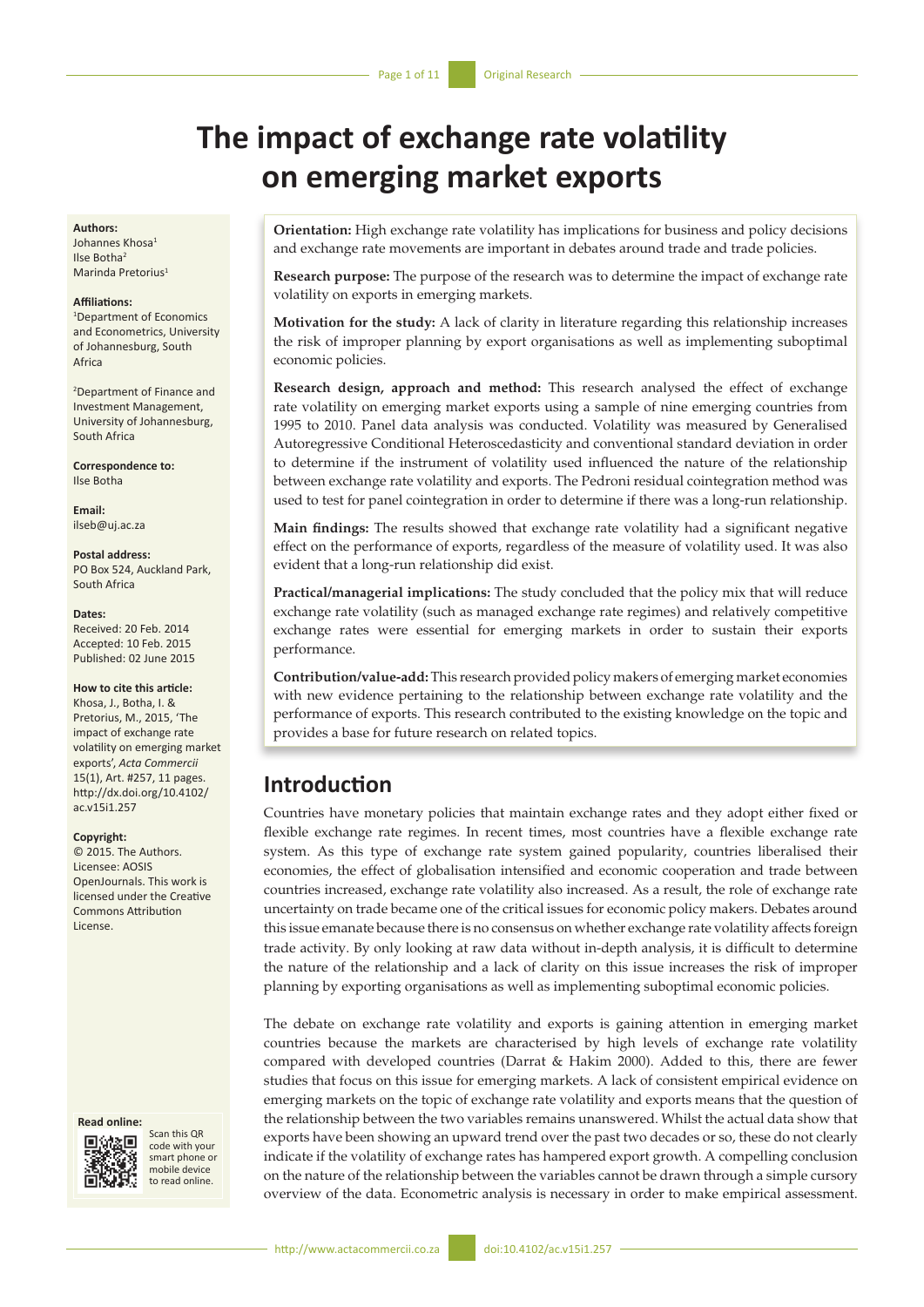The key research question for this research is: 'Does exchange rate volatility affect emerging market exports?' The primary objective of this research is to answer the above question and to determine whether the effect is negative or positive. The secondary objective is to determine the extent to which the relationship between exchange rate volatility and exports is influenced by the measure of volatility.

## **Literature review**

## **Exchange rate volatility and exports**

The analysis pertaining to the effect of exchange rate volatility on exports relates to that of the behaviour of producers under uncertainty. As defined by Marston (1987), exchange rate volatility entails a random movement of the exchange rate. Such unpredictable movement presents uncertainty in the operational environment and increases profit uncertainty. However, the traders and investors respond differently to uncertainty, which creates a division of views regarding this issue. Three views are held on how exchange rate volatility affects exports. Some theories argue that the volatility has a negative effect on trade, others believe that it has a positive influence, whilst some believe that there is no relationship between the variables.

The theories that support the negative effect of exchange rate volatility on exports perceive that since exchange rate volatility presents uncertainty in the business environment, rational traders tend to avoid or reduce their exposure to uncertainty and any other form of risk by adjusting trade activities. Clark (1973) is one of the researchers who established a negative relationship between exchange rate volatility and exports. He argued that in the absence of hedging facilities and producers are risk averse, an increase in exchange rate volatility would cause them to reduce their risk exposure in order to prevent its impact on the profitability. They respond by reducing output and therefore export volumes. This view was also supported by Broda and Romalis (2003), who found that if the exporter's primary objective is to maximise profit, they are more likely to reduce their exposure to any kind of risk, including exchange rate volatility. Vergil (2002) further argued that volatility causes exports to underperform because, in addition to creating uncertainty and effecting planning, it discourages local suppliers from expanding into foreign markets on fear of being exposed to profit variability which may result from unstable exchange rates. In a free market, exporters have a choice to exit the market when they perceive the environment to be too risky and to re-enter when stability returns. Franke (1991) and Sercu and Vanhulle (1992) demonstrated that if the costs of entering or exiting the market are lower, exporters would easily cut exports and exit the market when volatility increases.

Earlier studies found a negative relationship between exchange rates and exports; these include, *inter alia*, Thursby and Thursby (1987), De Grauwe (1988), Brada and Méndez (1988), Koray and Lastrapes (1989), Chowdhury (1993) and Obstfeld and Rogoff (1995). These findings persisted in later research, such as Aristotelous (2001), Anderton and Skudelny (2001), Dogănlar (2002), Arize, Malindretos and Kasibhatla (2003), Baak, Al-Mahmood and Vixathep (2007), Cho, Sheldon and McCorriston (2002), Clark *et al*. (2004), Tenreyro (2007), De Vita and Abbott (2004), Bah and Amusa (2003), Takaendesa, Tsheole and Aziakpono (2005), Hall *et al*. (2010), Héricourt and Poncet (2013), Chit, Rizov and Willenbockel (2010), Verheyen (2012) and Grier and Smallwood (2013). Most of these studies looked at developed countries and they found that there is a negative relationship between exchange rate instability and the performance of exports within this group.

In contrast to the above-discussed view, some theories state that exchange rate volatility could in fact underpin exports. This occurs because some exporters subscribe to the low-risklow-return practice, tending to export more when exchange rate volatility is high (Côté 1994). The rationale behind this practice is that when exporters expect marginal revenue to decline as the exchange rate volatility increases, they will be induced to increase export volumes in order to make up for the likelihoods of reduction in marginal revenue. According to De Grauwe (1988), Kroner and Lastrapes (1993) and Égert and Morales-Zumaquero (2008), some traders may increase trade when they expect the environment to deteriorate further in the future due to the persistent exchange rate volatility. This will induce current trade as traders rush to conclude transactions and make up for the expected decline in activity and profit in the event when exchange rate volatility persist for an extend period. The argument was also supported by Bailey, Tavlas and Ulan (1987:230), who debated that '… if exporters are sufficiently risk-averse, an increase in exchange rate volatility raises expectations for a reduction in marginal utility of export revenue'. This concern will encourage exporters to increase their current export volumes, in an attempt to maximise profits and to make up for the likelihoods of the reduction in future profits in the event where the volatility persists.

In contrast to most conventional views, some theories and studies are unable to determine any form of relationship between exchange rate volatility and exports. The unlikely effect of exchange rate volatility on exports is prevalent in countries with good hedging facilities, where future trade transactions are concluded at a certain exchange rate level. Any future movement of the exchange rate should thus not affect the already pegged price and volume of goods and services to be delivered. Hooper and Kohlhagen (1978) investigated how exchange rate instability affected both bilateral and multilateral trade amongst developing countries during 1965 to 1975 and could not establish a significant connection between the variables. Clark *et al*. (2004) established that exchange rate volatility has no significant influence on trade. Likewise, Solakoglu, Solakoglu and Demirağ (2008) found that for some firms in Turkey, there was no negative or positive influence of the exchange rate instability on exports. The study by Hall *et al*. (2010) found a significant negative relationship for developed countries but no significant relationship for emerging markets. The reason of no effect in this case results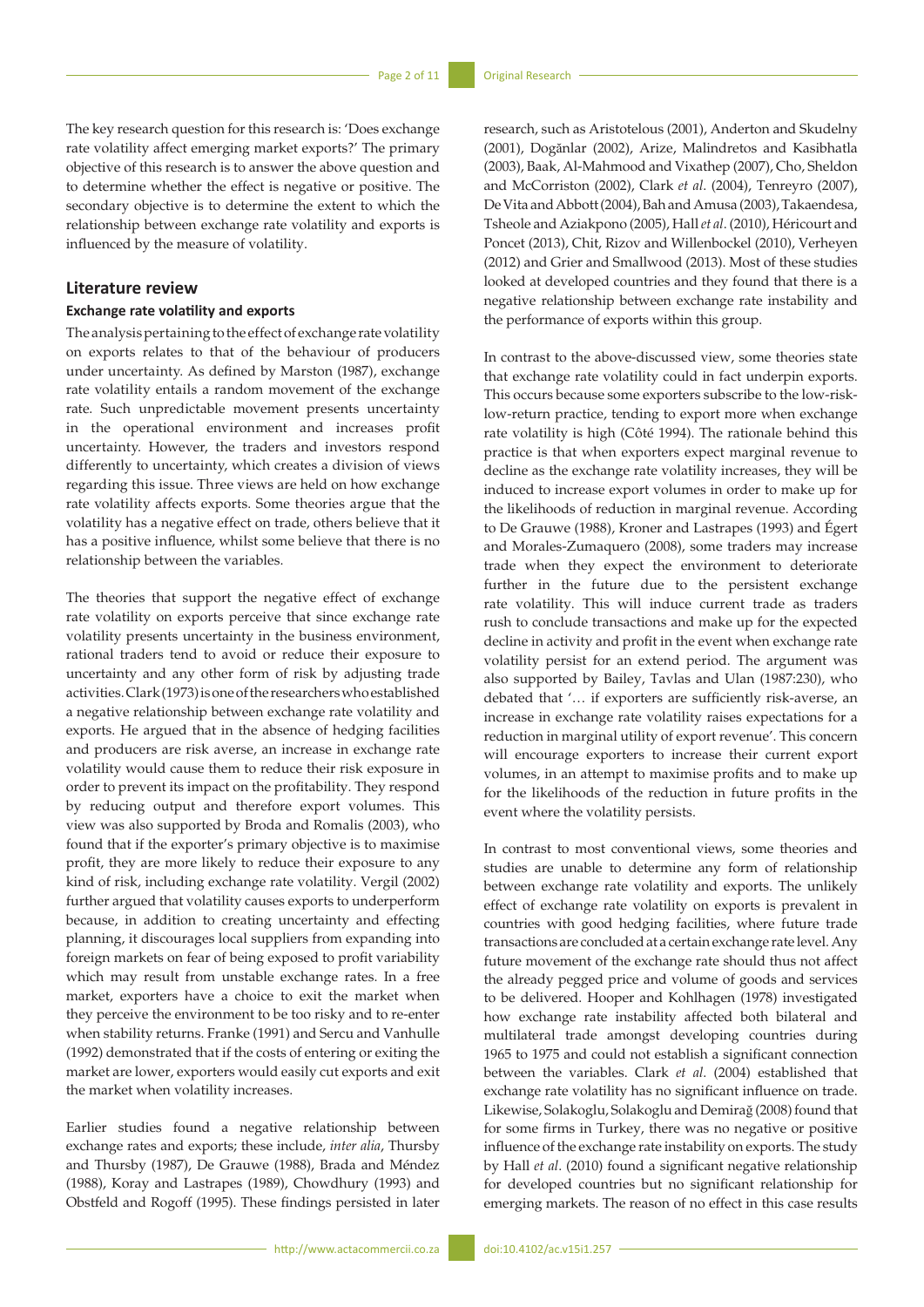from the openness of the capital markets of these countries. Other researchers who were unable to empirically confirm the influence of exchange rate volatility on trade are Gotur (1985) and Klaassen (2004), as well as Asseery and Peel (1991). A summary of the available studies pertaining to the effect of exchange rate volatility on exports and tools of analysis used are presented in Appendix 1 for further reference.

Literature suggested that there is no clear indication regarding the direction of the relationship between exchange rate volatility and exports performance, however the main findings in literature do suggest a negative relationship. Exchange rate volatility could carry both costs and benefits, with exporters responding differently to risk posed by the volatility.

# **Panel data models**

The panel data set is one where there are repeated observations on the same units (Gujarati 2003). The benefits of panel data compared with other models include its ability to control the impact of omitted variables (MaCurdy 1981), the flexibility to allow for accurate adjustments of the parameters (Hsiao, Mountain & Ho Illman 1995), as well as the reduction of measurement errors (Hsiao 2006) and the flexibility to focus on individual countries' specific effects (Gujarati 2003). Three panel data models, namely the pooled, the fixed effect and the random effect models, are explored in this research and then statistical tests are used to choose the most appropriate model, which will be the core model for the study.

## **Pooled model**

The pooled model estimates a linear relationship between the dependent variable and the explanatory variables. It assumes a normally distributed residual, constant variance and the value of the error term to be zero (Wooldridge 2002). It also restricts the coefficients of the explanatory variables to be common across *i*th units (*i*) and time periods (*t*). However, the pool models do not allow control for unobserved individual heterogeneity or specific effects, which could result in unbiased estimates (Hsiao 2006). To overcome this problem, least squares dummy variable (LSDV), the fixed effects and the random effects models could be fitted.

## **Least Squares Dummy Variable**

The LSDV model estimates the fixed effects by allowing for the intercepts of the countries to vary and it assumes normal distribution of the residuals. Each dummy is absorbing the effects of each particular country. However, the LSDV model also has some weaknesses, including the fact that it consumes a lot of degrees of freedom if too many dummies are employed (Greene 2000). Moreover, if there are several crosssections in the model, multicollinearity may be experienced, which may increase the standard errors of the model and affect the accuracy of the results. Lastly, although the LSDV model assumes homogenous and normal distribution of the residuals in the model, country-specific heteroscedasticity and autocorrelation may still exist and distort the estimation (Greene 2000). The problems of heteroscedasticity and

autocorrelation can be solved in the fixed effect generalised least squares (GLS) models, which allow the use of weighted least squares to correct the error terms.

## **The fixed effect model**

Unlike the LSDV models, the fixed effect model assumes that the slope coefficients are constant, therefore they do not vary across the individual countries or over time (Hedeker & Gibbons 1994). However, it allows the intercepts to vary according to cross-section units. Unlike the pooled model, which assumes constant coefficients, the fixed effect model therefore acknowledges that the intercepts of the countries could differ due to individual country's specific effects, such as policies, political situations and compositions of exports (Hedeker & Gibbons 1994). The GLS model is used to account for heteroscedasticity and autocorrelation in the error term (Robinson 1987).

# **Random effect model**

The random effect models assume that individual countryspecific effects are random variables which are uncorrelated with the explanatory variables (Longford 1993). They therefore randomly distribute individual specific constant terms across the cross-section units (Cakir 2008). One of the advantages of these models is that the estimation of *N* cross-sectional intercepts is not necessary, which makes the models to be more economical in terms of the use of degrees of freedom. A detailed discussion on panel data methods can be found in Wooldridge (2002).

# **Research method and design**

This study uses panel data tools for the benefits outlined above. A sample of nine emerging countries, namely Argentina, Brazil, India, Indonesia, Mexico, Malaysia, Poland, South Africa and Thailand, was used. The countries were selected from various regions within the emerging market group as per the International Monetary Fund country grouping. The countries produce different goods and services, large portions of which are exported either directly or indirectly to developed countries. The countries have flexible exchange rate regimes and have volatile exchange rates. They are the largest economies in the group in terms of nominal gross domestic profit (GDP). Panel data methods were most suited for this analysis to account for the said heterogeneity. Data availability was also taken into consideration. The data were collected from Datastream on a monthly- and seasonally-adjusted basis over the period 1995 to 2010. Therefore, the pooled data will have 1728 observations (i.e., 192 months multiplied by nine countries). The G7 industrial production was collected in constant US dollar terms, whilst exports data was collected in local currency terms at constant 1995 prices. Exchange rate volatilities were calculated from real effective exchange rates from the country's central banks. Real effective exchange rates were also used as an indicator of exchange rate levels. All the data, except for exchange rate volatility, were rebased, with January 1995 as the base year.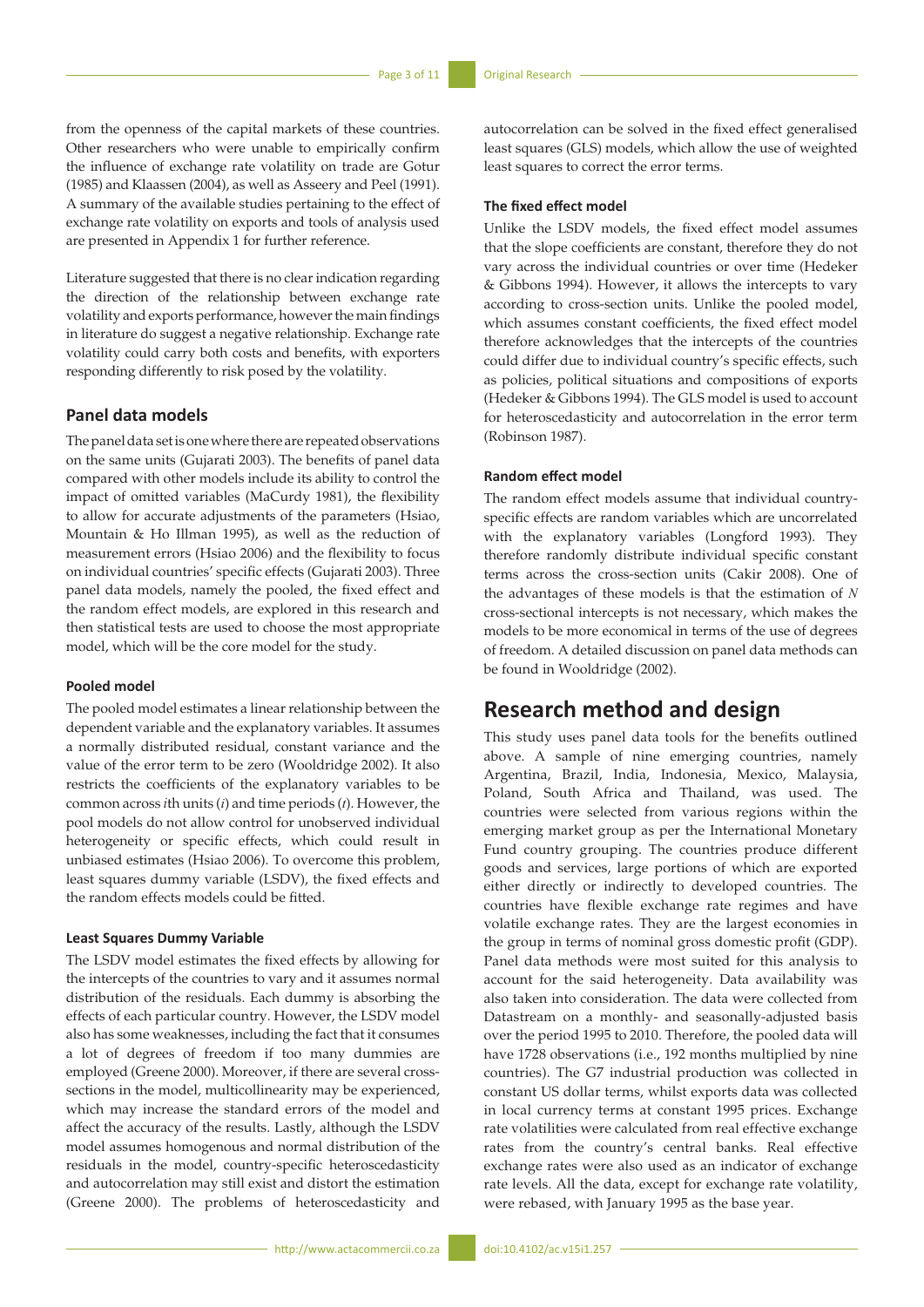The key variables on this study are exports, exchange rate volatility, exchange rate levels, industrial production and terms of trade. A negative relationship is expected to prevail between a stronger exchange rate and the performance of exports, because stronger exchange rates make the exports to be expensive relative to those of other competitors. The opposite effect is expected for a weaker exchange rate. Since G7 countries are major global consumers, an increase in their industrial production indicates an increase in economic activity in those countries, which should push demand for imports from emerging markets. Therefore a positive relationship between G7 industrial production and emerging market exports should be expected (Baak *et al.* 2007; Kandilov 2008). Terms of trade measure countries' competitiveness, hence an increase in terms of trade is expected to have a positive effect on exports (Dogănlar 2002). The relationship between exchange rate volatility is the main subject matter for this study. As discussed in the literature review section, the effect of exchange rate volatility on exports could be positive, negative or none.

The accurate measure of exchange rate volatility is a controversial issue as there are various methods that can used, each with its own advantages and disadvantages. This research uses both the standard deviation and the Generalised Autoregressive Conditional Heteroscedasticity (GARCH). The use of both measures will help to determine the extent (if any) of difference in the results produced of the estimations with different measures of volatility. The standard deviation formula is estimated as follows:

$$
v = \left[ \left( \frac{1}{m} \right) \sum_{i=1}^{m} \left( ER_{t-1} - ER_{t-2} \right)^2 \right]^{1/2}
$$
 [Eqn 1]

where *ER* is the exchange rate of the local currency against the US dollar and 1 is the mean or order of the moving average.

**TABLE 1:** Panel unit root test: Exports.

| Method                            |           | Level       |                      |             |  |  |  |
|-----------------------------------|-----------|-------------|----------------------|-------------|--|--|--|
|                                   | Statistic | Probability | <b>Cross-section</b> | Observation |  |  |  |
| Levin, Lin & Chu t                | $-0.310$  | 0.378       | 9                    | 1683        |  |  |  |
| Im, Pesaran & Shin<br>W-statistic | 1.491     | 0.932       | 9                    |             |  |  |  |
| 1st difference                    |           |             |                      |             |  |  |  |
| Levin, Lin & Chu t                | $-6.979$  | $0.000*$    | 9                    | 1674        |  |  |  |
| Im, Pesaran & Shin<br>W-statistic | $-14.959$ | $0.000*$    | 9                    | 1674        |  |  |  |

*Source*: Eviews results (Eviews 6 Student Version, Quantitative Micro Software LLC 2007) \*, indicates the rejection of the hypothesis of non-stationarity at 1% level of significance.

TABLE 2: Panel unit root test: Exchange rate volatility − with Generalised Autoregressive Conditional Heteroscedasticity.

| Method                            | Level     |             |                      |             |  |  |
|-----------------------------------|-----------|-------------|----------------------|-------------|--|--|
|                                   | Statistic | Probability | <b>Cross-section</b> | Observation |  |  |
| Levin, Lin & Chu t                | $-3.716$  | $0.000*$    | 9                    | 1683        |  |  |
| Im, Pesaran & Shin<br>W-statistic | $-11.190$ | $0.000*$    | 9                    | 1683        |  |  |
| 1st difference                    |           |             |                      |             |  |  |
| Levin, Lin & Chu t                | $-9.29$   | $0.044*$    | 9                    | 1674        |  |  |
| Im, Pesaran & Shin<br>W-statistic | $-26.1$   | $0.000*$    | 9                    | 1674        |  |  |

*Source*: Eviews results (Eviews 6 Student Version, Quantitative Micro Software LLC 2007)

GARCH, Generalised Autoregressive Conditional Heteroscedasticity. \*, indicates the rejection of the hypothesis of non-stationarity at 1% level of significance.

*Source*: Eviews results (Eviews 6 Student Version, Quantitative Micro Software LLC 2007) \*, indicates the rejection of the hypothesis of non-stationarity at 1% level of significance.

The GARCH model models volatility through the change in the log of the exchange rate. It also accounts for volatility clustering in the time series (Brooks 2002). The GARCH model is estimated as follows:

Log(ER<sub>t</sub>)=
$$
\alpha + \beta I(ER_{t-1}) + \beta 2 \log(ER_{t-2}) + \varepsilon_t
$$
,  
where  $\varepsilon_t \sim N(0, V_t^2)$  [Eqn 2]

$$
V_{t}^{2} = \mu + \mu I e_{t-1}^{2} + \mu 2 V_{t-1}^{2}
$$
 [Eqn 3]

Equation 3 is the conditional variance, which is a function of the mean  $(\mu)$ , the news about exchange rate volatility from the previous period, represented by the lag of the squared residual from the mean  $e_{t-1}^2$  (which is the ARCH term) and the last period's forecast error variance  $V_{t-1}^2$  (which is the GARCH term) (Onofowora & Owoye 2008). The application  $GARCH(p,q)$ , with  $GARCH(1)$ : ARCH(1), from now on to be represented as GARCH(1, 1), is used. The sign of the relationship between exchange rate volatility and exports depends on the extent to which the exporters are risk averse (International Monetary Fund 1984) and (Clark *et al*. 2004).

# **Results**

# **Unit root test and cointegration**

Generally, panel data series, by their nature, are likely to show some degree of heterogeneity. In studies such as this one, where the sample has countries with unique characteristics, the individual variables may not have the same properties. The series may thus not be stationary and models with nonstationary data could lead to a spurious regression, with invalid coefficients and goodness of fit (Hoover 2003). In this research, Im, Pesare and Shin (IPS) (2003) and Levin, Lin and Chu (LLC) (2002) methods were used to test for data stationarity. The results of the tests are presented in Tables 1 to 6.

**TABLE 3:** Panel unit root test: Exchange rate level – with standard deviation.

| Method                            | Level            |             |               |             |  |
|-----------------------------------|------------------|-------------|---------------|-------------|--|
|                                   | <b>Statistic</b> | Probability | Cross-section | Observation |  |
| Levin, Lin & Chu t                | $-4.45$          | $0.000*$    | 9             | 1683        |  |
| Im, Pesaran & Shin<br>W-statistic | $-11.19$         | $0.000*$    | 9             | 1683        |  |
| 1st difference                    |                  |             |               |             |  |
| Levin, Lin & Chu t                | 5.81             | $0.002*$    | 9             | 1674        |  |
| Im, Pesaran & Shin<br>W-statistic | $-28.61$         | $0.000*$    | 9             | 1674        |  |

*Source*: Eviews results (Eviews 6 Student Version, Quantitative Micro Software LLC 2007) \*, indicates the rejection of the hypothesis of non-stationarity at 1% level of significance.

## **TABLE 4:** Panel unit root test: Exchange rate level.

| Method                            | Level     |             |               |             |  |  |
|-----------------------------------|-----------|-------------|---------------|-------------|--|--|
|                                   | Statistic | Probability | Cross-section | Observation |  |  |
| Levin, Lin & Chu t                | 0.864     | 0.806       | 9             | 1683        |  |  |
| Im, Pesaran & Shin<br>W-statistic | $-0.660$  | 0.255       | 9             | 1683        |  |  |
| 1st difference                    |           |             |               |             |  |  |
| Levin, Lin & Chu t                | $-8.265$  | $0.000*$    | 9             | 1674        |  |  |
| Im, Pesaran & Shin<br>W-statistic | $-14.746$ | $0.000*$    | 9             | 1674        |  |  |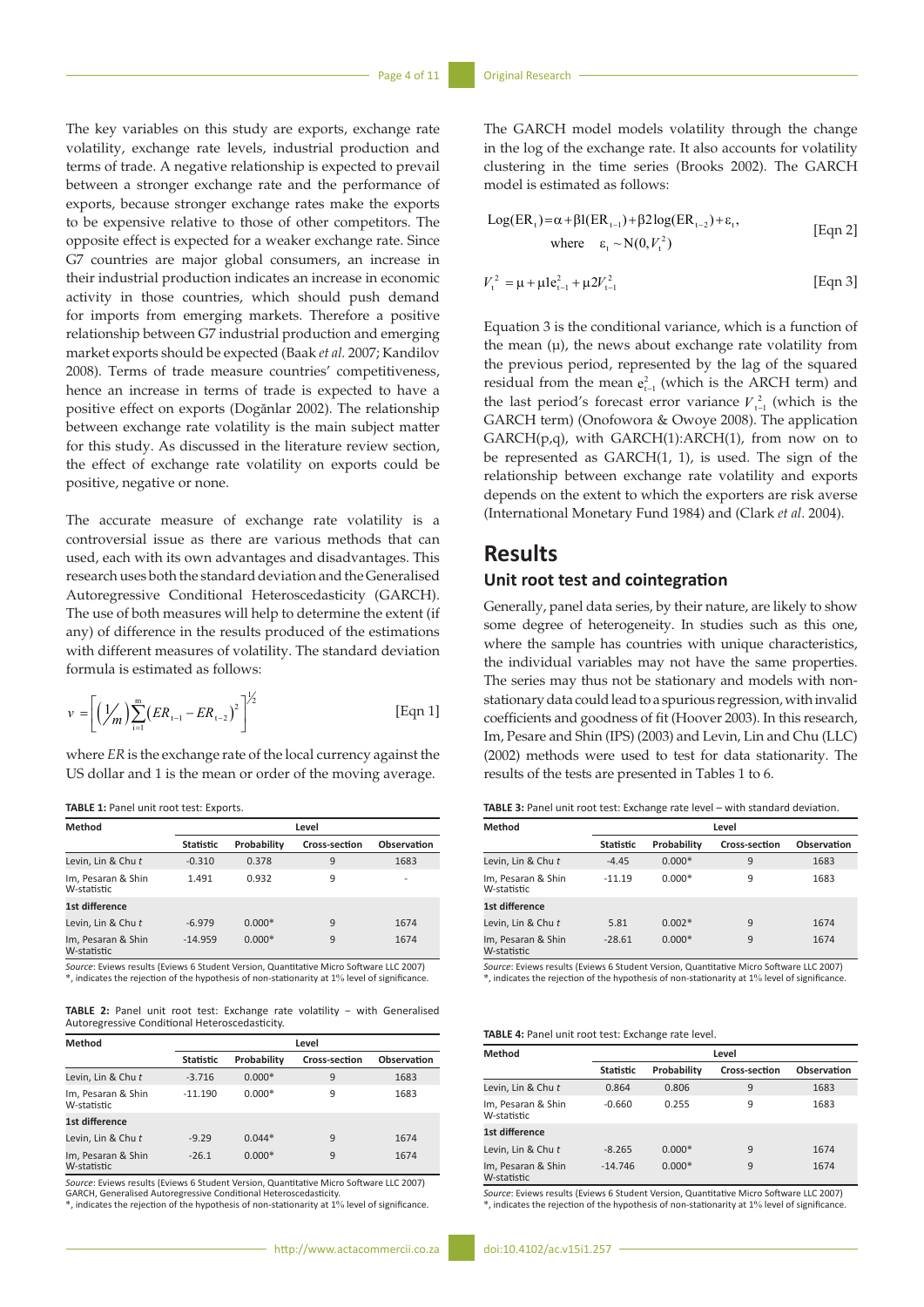#### **TABLE 5:** Panel unit root test: Terms of trade.

| Method                            |                  | Level       |               |             |  |  |  |
|-----------------------------------|------------------|-------------|---------------|-------------|--|--|--|
|                                   | <b>Statistic</b> | Probability | Cross-section | Observation |  |  |  |
| Levin, Lin & Chu t                | $-0.896$         | 0.185       | 9             | 1683        |  |  |  |
| Im, Pesaran & Shin<br>W-statistic | $-1.362$         | 0.086       | 9             | 1683        |  |  |  |
| 1st difference                    |                  |             |               |             |  |  |  |
| Levin, Lin & Chu t                | $-10.735$        | $0.000*$    | 9             | 1674        |  |  |  |
| Im, Pesaran & Shin<br>W-statistic | $-15.651$        | $0.000*$    | 9             | 1674        |  |  |  |

*Source*: Eviews results (Eviews 6 Student Version, Quantitative Micro Software LLC 2007) \*, indicates the rejection of the hypothesis of non-stationarity at 1% level of significance.

#### **TABLE 7a:** Pedroni residual cointegration test.

**TABLE 6:** Panel unit root test: G7 Industrial production.

| Method                            | Level            |             |                      |             |  |  |
|-----------------------------------|------------------|-------------|----------------------|-------------|--|--|
|                                   | <b>Statistic</b> | Probability | <b>Cross-section</b> | Observation |  |  |
| Levin, Lin & Chut                 | 3.668            | 0.999       | 9                    | 1683        |  |  |
| Im, Pesaran & Shin<br>W-statistic | 6.242            | 1.000       | 9                    | 1683        |  |  |
| 1st difference                    |                  |             |                      |             |  |  |
| Levin, Lin & Chu t                | $-3.745$         | $0.000*$    | 9                    | 1674        |  |  |
| Im, Pesaran & Shin<br>W-statistic | $-12.696$        | $0.000*$    | 9                    | 1674        |  |  |

*Source*: Eviews results (Eviews 6 Student Version, Quantitative Micro Software LLC 2007) G7, a group of seven largest industrialised nations in the world, namely, Italy, France, USA, Germany, Japan, the UK and Canada.

\*, indicates the rejection of the hypothesis of non-stationarity at 1% level of significance.

| Panels    | Series with GARCH Common autoregressive<br>coefficients (within-dimension) |             |           | Series with Standard deviation Common<br>autoregressive coefficients (within-dimension) |           |             |           |             |
|-----------|----------------------------------------------------------------------------|-------------|-----------|-----------------------------------------------------------------------------------------|-----------|-------------|-----------|-------------|
|           | Statistic                                                                  | Probability | Weighted  | Probability                                                                             | Statistic | Probability | Weighted  | Probability |
| Panel v   | $-9.162$                                                                   | $0.000*$    | $-8.790$  | $0.000**$                                                                               | $-9.344$  | $0.000*$    | $-11.548$ | $0.000*$    |
| Panel rho | $-19.947$                                                                  | $0.000*$    | $-24.488$ | $0.000*$                                                                                | $-19.921$ | $0.000*$    | $-24.209$ | $0.000*$    |
| Panel PP  | $-14.667$                                                                  | $0.000*$    | $-21.125$ | $0.000*$                                                                                | $-14.622$ | $0.000*$    | $-20.882$ | $0.000*$    |
| Panel ADF | $-10.612$                                                                  | $0.000*$    | $-14.179$ | $0.000*$                                                                                | $-10.688$ | $0.000*$    | $-14.121$ | $0.000**$   |

*Source*: Eviews results (Eviews 6 Student Version, Quantitative Micro Software LLC 2007)

GARCH, Generalised Autoregressive Conditional Heteroscedasticity; ADF, Augmented Dickey Fuller; PP, Phillips Perron.

\*, \*\*, indicate the rejection of the hypothesis of non-stationarity at 1% and 5% level of significance, respectively.

#### **TABLE 7b:** Pedroni residual cointegration test.

| <b>Groups</b>    | Individual autoregressive coefficients (between-dimension) |             |                  |             |  |  |
|------------------|------------------------------------------------------------|-------------|------------------|-------------|--|--|
|                  | Statistic                                                  | Probability | <b>Statistic</b> | Probability |  |  |
| Group rho        | $-26.867$                                                  | $0.000*$    | $-26.913$        | $0.000*$    |  |  |
| Group PP         | $-24.365$                                                  | $0.000*$    | $-24.266$        | $0.000*$    |  |  |
| <b>Group ADF</b> | $-16.847$                                                  | $0.000*$    | $-16.951$        | $0.000*$    |  |  |

*Source*: Eviews results (Eviews 6 Student Version, Quantitative Micro Software LLC 2007)

GARCH, Generalised Autoregressive Conditional Heteroscedasticity; ADF, Augmented Dickey Fuller; PP, Phillips Perron.<br>\*, \*\*, indicate the rejection of the hypothesis of non-stationarity at 1% and 5% level of significance, r

The results show that exchange rate volatility (measured by both GARCH and standard deviation) was stationary at its level, integrated at I(0) whilst exports, exchange rate level, terms of trade and G7 industrial production were not stationary at their levels, but were integrated to the first order, I(1). Whilst regression with non-stationary variables will yield spurious results, when the variables are cointegrated, there is no need to worry about spurious regression. Cointegration occurs when the errors of nonstationary series cancel each other out, resulting in a stationary error term. This implies that the variables may not be moving together in the short-run but have a true relationship in the long run (Perman & Stern 2003). Pedroni residual cointegration method was used to test for panel cointegration. The method was adopted for its advantage over other methods such as the Engle Granger residual based approach. The main advantage of Pedroni, particularly relevant for the purpose of this study, is that it allows the mixture of different orders (Im, Pesaran & Shin 2003), whilst the Engle Granger approach focuses on the case where the variables are integrated in first order I(1) only (Pesaran, Shin & Smith 2001). As indicated in the unit root test result, exchange rate volatility was found to be stationary at their level, that is, I(0), whilst the other variables were integrated to the first order, I(1). All the variables were included in the Pedroni cointegration test and they were tested at their levels. The results of the cointegration test are presented in Table 7a and Table 7b.

The null hypothesis proposed by Pedroni (1999) for the test is that there is no cointegration. The results show significant *t*-statistics and *p*-values, and the null hypothesis is rejected at the 99% level of confidence. This confirms that cointegration exists amongst the variables and there is, therefore, no need to be concerned about spurious regression. Since cointegration exists between these variables, the level data can be used in the specification of the model in the next section.

# **Specification of the model**

The model for this study is based on a standard exports equation, with the performance explained by exchange rate volatility, the level of the exchange rate, demand conditions in major countries and terms of trade. The data for all the variables, except for exchange rate volatility, was logged. The generic export equation is therefore estimated as:

$$
log(Yit) = \alpha + \beta x 1it + log(\beta x 2it) + log(\beta x 3it)
$$
  
+ log(\beta x 4it) + u<sub>it</sub> [Eqn 4]

and, therefore:

$$
log(exports) = \alpha + exchange rate volatility + log(exchange rate) + log(G7 industrial production) + log(terms of trade) + uit
$$
 [Eqn 5]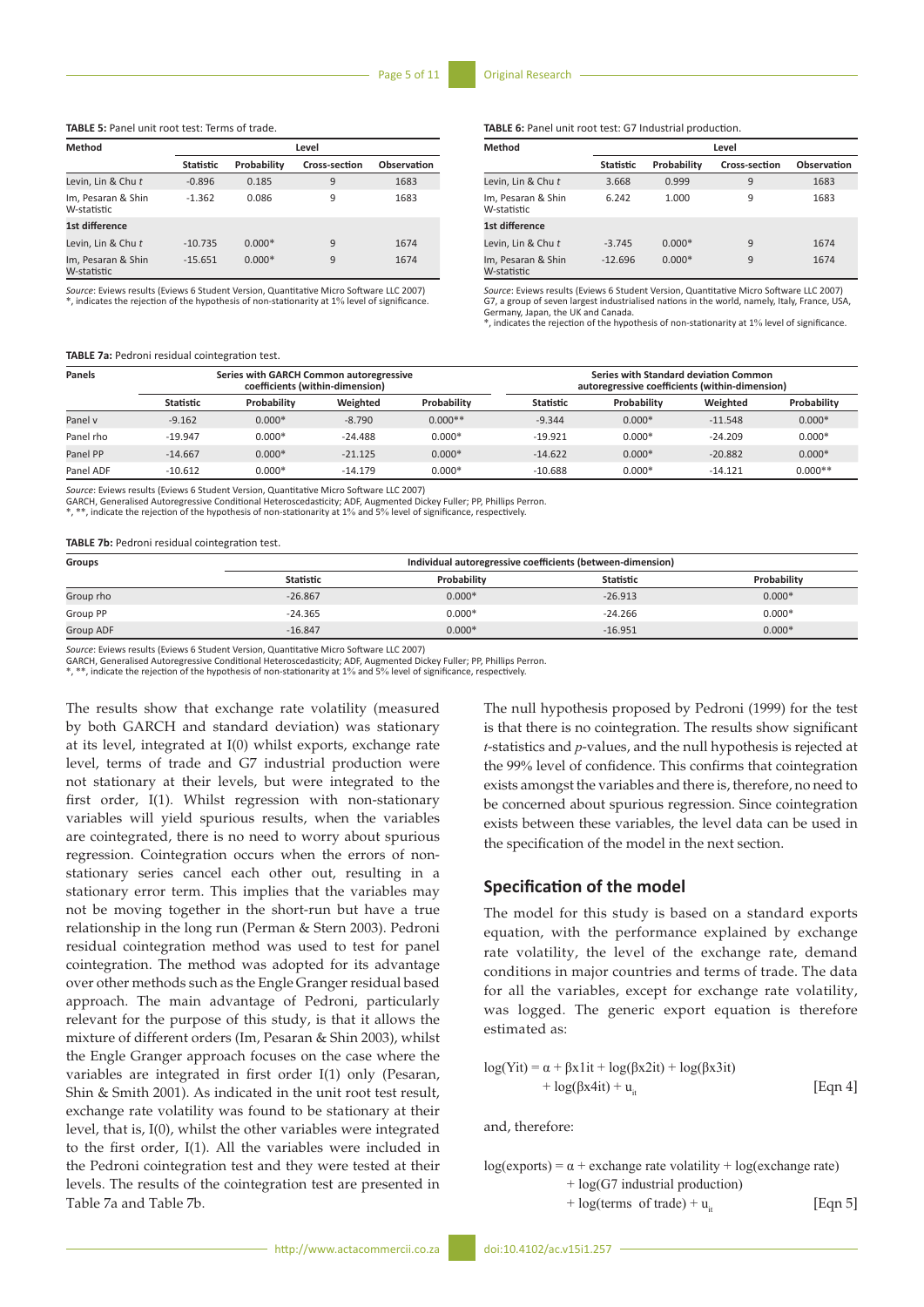# **The selection of the appropriate model**

Statistical tests were used to choose the appropriate model. The LSDV model estimates the fixed effects by allowing for the intercepts of the countries to vary and it assumes normal distribution of the residuals. Each dummy absorbs the effects of each particular country. The results of the LSDV estimation, with South Africa as a benchmark country, are presented in Table 8.

As discussed earlier, despite the advantage of making it possible to compare individual country-specific effects, the LSDV model has several limitations. As a result, it was used in this research. The fixed and random effect models were employed. Before the models are estimated appropriately, it is essential to check if the countries are similar (in case of the fixed effect) and if there are random effects (in case of the random effect) in the models. The redundant fixed effect test was used to test if there are similarities in the countries. The results are presented in Table 9.

The hypothesis is that the countries are different from each other. The outcome of the test shows that the null hypothesis is rejected at 1% level of confidence. Therefore, the countries are different and that fixed panel models could be carried out appropriately. The redundant fixed effect test therefore shows that the coefficients in the fixed effect models are significantly different and suggested that the fixed effect model could be appropriate. However, it is also crucial to test which method between the fixed and random effect model is most appropriate to account for heterogeneity. The Hausman test was conducted in order to check for the presence of random effect in the models and the results are presented in Table 10.

The Hausman test checks the presence of the random effects in the random effect models. It checks whether the unique error terms are correlated with the explanatory variables (Greene 2000). The hypothesis as per Hausman (1978) is, therefore, that the error terms are not correlated with the regressors. The results, presented in Table 11, show that the *p*-values in both models (i.e., with GARCH and standard deviation) are greater than 0.05, which implied that the null hypotheses cannot be rejected. This confirms that the errors are not correlated with the explanatory variables and therefore that the random effect model, which allows for time-invarying effects in the error term, would produce more efficient estimates than the pooled model. Based on the results of these tests, the random effect model was adopted as the core model for this research. Moreover, the random

#### **TABLE 8:** LSDV estimation (dependent variable: exports).

| Variable           | A-GARCH     |                          | <b>B-Standard deviation</b> |                          |
|--------------------|-------------|--------------------------|-----------------------------|--------------------------|
|                    | Coefficient | P-values                 | Coefficient                 | P-values                 |
| ExRateVOL          | $-0.21$     | $0.013**$                | $-0.30$                     | $0.033**$                |
| ExRate             | $-0.35$     | $0.001*$                 | $-0.35$                     | $0.001*$                 |
| G7                 | 5.51        | $0.000*$                 | 5.54                        | $0.000*$                 |
| Tot                | 0.75        | $0.021**$                | 0.77                        | $0.020**$                |
| Argentina          | 42.42       | $0.000*$                 | 42.34                       | $0.000*$                 |
| Brazil             | 106.64      | $0.000*$                 | 107.22                      | $0.000*$                 |
| India              | 63.54       | $0.000*$                 | 64.54                       | $0.000*$                 |
| Indonesia          | 50.16       | $0.003*$                 | 49.04                       | $0.002*$                 |
| Malaysia           | 55.21       | $0.000*$                 | 56.09                       | $0.000*$                 |
| Mexico             | 149.07      | $0.000*$                 | 149.03                      | $0.000*$                 |
| Poland             | 165.76      | $0.000*$                 | 166.74                      | $0.000*$                 |
| Thailand           | 22.92       | $0.050**$                | 22.95                       | $0.053**$                |
| R-squared          | 0.57        | $\overline{\phantom{a}}$ | 0.56                        | $\overline{\phantom{a}}$ |
| Adjusted R-squared | 0.56        | $\overline{\phantom{a}}$ | 0.56                        | $\overline{\phantom{a}}$ |

*Source*: Eviews results (Eviews 6 Student Version, Quantitative Micro Software LLC 2007)

GARCH, Generalised Autoregressive Conditional Heteroscedasticity; LSDV, Least Squares Dummy Variable; EXRATEVOL, Exchange Rate Volatility; EX RATE, Exchange Rate; *P*-value, Probability value; G7, a group of seven largest industrialised nations in the world, namely, Italy, France, USA, Germany, Japan, the UK and Canada; TOT, Terms of Trade.

\*, \*\*, indicate the rejection of the hypothesis of non-stationarity at 1% and 5% level of significance, respectively.

|  | <b>TABLE 9: Redundant fixed effects tests.</b> |  |  |  |
|--|------------------------------------------------|--|--|--|
|--|------------------------------------------------|--|--|--|

| <b>Method - Effects test</b> | <b>GARCH</b>     |          |          | <b>Standard deviation</b> |          |          |
|------------------------------|------------------|----------|----------|---------------------------|----------|----------|
|                              | <b>Statistic</b> | d.t.     | P-value  | Statistic                 | а.т.     | P-value  |
| Cross-section F              | 103.8            | (8, 158) | $0.000*$ | 116.184                   | (8, 158) | $0.000*$ |
| Cross-section Chi-square     | 673.0            |          | $0.000*$ | 736.999                   |          | $0.000*$ |

*Source*: Eviews results (Eviews 6 Student Version, Quantitative Micro Software LLC 2007)

d.f. – Degrees of freedom; *P*-value, Probability value; GARCH, Generalised Autoregressive Conditional Heteroscedasticity.

\*, indicates the rejection of the hypothesis of non-stationarity at 1% level of significance.

#### **TABLE 10:** Random effects – Hausman test.

| <b>Method - Test</b> | <b>GARCH (1:1)</b>   |                 |             | Standard deviation   |                 |             |
|----------------------|----------------------|-----------------|-------------|----------------------|-----------------|-------------|
| Summary              | Chi-square statistic | Chi-square d.f. | Probability | Chi-square statistic | Chi-square d.f. | Probability |
| Cross-section random | 5.634                |                 | 0.1566      | 6.203                |                 | 0.977       |

*Source*: Eviews results (Eviews 6 Student Version, Quantitative Micro Software LLC 2007)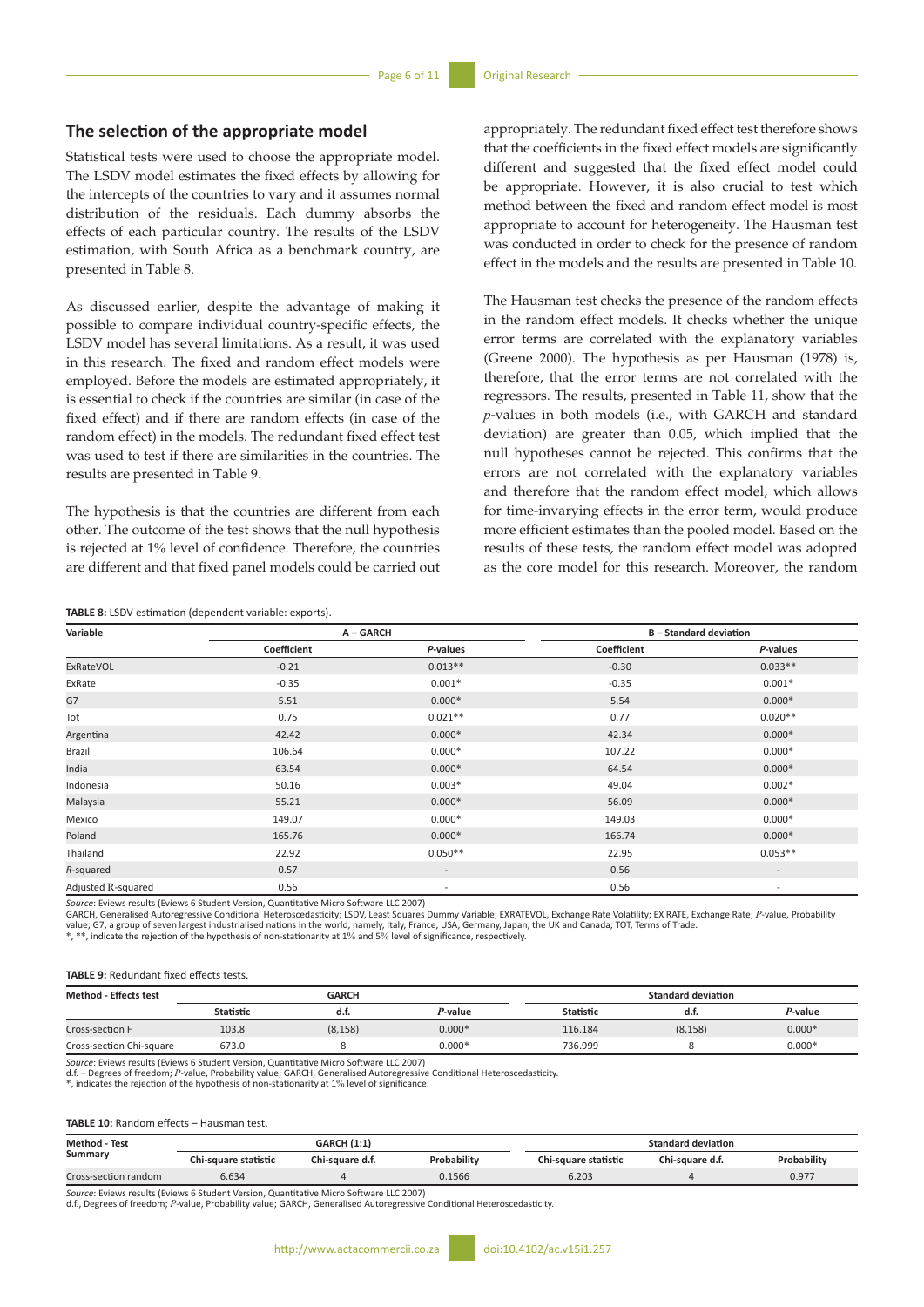|  | TABLE 11: Dependent variable: Exports. |  |  |
|--|----------------------------------------|--|--|
|--|----------------------------------------|--|--|

| Method                   | <b>OLS</b> |                             | <b>Fixed effect model</b> |                      | <b>Random effect model</b> |                             |
|--------------------------|------------|-----------------------------|---------------------------|----------------------|----------------------------|-----------------------------|
|                          | A-GARCH    | <b>B-Standard deviation</b> | <b>C-GARCH</b>            | D-Standard deviation | <b>E-GARCH</b>             | <b>F-Standard deviation</b> |
| Exchange rate volatility | $-0.860**$ | $-3.644*$                   | $-2.577**$                | $-3.142*$            | $-2.566**$                 | $-3.153*$                   |
|                          | $-2.025$   | $-3.366$                    | $-2.467$                  | $-3.560$             | $-2.455$                   | $-3.720$                    |
|                          | 0.042      | 0.063                       | 1.045                     | 0.029                | 0.045                      | 0.028                       |
| Real exchange rate       | $-0.050**$ | $-0.115**$                  | $-0.307*$                 | $-0.278*$            | $-0.269*$                  | $-0.300*$                   |
|                          | $-0.642$   | $-0.555$                    | $-5.896$                  | $-8.076$             | $-6.431$                   | $-5.965$                    |
|                          | 0.014      | 0.059                       | 0.032                     | 0.034                | 0.038                      | 0.036                       |
| G7 industrial production | $3.209*$   | $5.384*$                    | $5.182*$                  | 4.784*               | 1.618*                     | $1.621*$                    |
|                          | $-9.871$   | $-12.043$                   | $-12.104$                 | $-9.724$             | $-2.871$                   | $-2.839$                    |
|                          | 0.097      | 0.447                       | 0.428                     | 0.492                | 0.012                      | 0.018                       |
| Terms of trade           | $1.785**$  | 1.979 **                    | $0.746**$                 | $0.778**$            | $0.731**$                  | $0.758**$                   |
|                          | $-1.979$   | $-1.954$                    | $-1.729$                  | $-1.952$             | $-1.022$                   | $-1.124$                    |
|                          | 0.039      | 0.044                       | 0.1302                    | 0.157                | 0.121                      | 0.148                       |
| Adjusted $R$ -square     | 0.242      | 0.221                       | 0.98                      | 0.98                 | 0.839                      | 0.839                       |
| Number of observations   | 1728       | 1728                        | 1728                      | 1728                 | 1728                       | 1728                        |

*Source:* Eviews results (Eviews 6 Student Version, Quantitative Micro Software LLC 2007)<br>GARCH, Generalised Autoregressive Conditional Heteroscedasticity; OLS, Ordinary Least Square; G7, a group of seven largest industria Japan, the UK and Canada; TOT, Terms of Trade. \*, \*\*, indicate the rejection of the hypothesis of non-stationarity at 1% and 5% level of significance, respectively.

effect model has further advantages over the fixed effect model because it is economical in degrees of freedom as there is no need to estimate the number of cross-section intercepts. According to Judge *et al*. (1985) when the number of time series data (T) is small and the number of cross-sectional unit (N) is large, a random effect model could be appropriate. In this study, the time series (192 months) is large and the crosssection (nine) is not small either.

# **Empirical analysis – panel data with random effect models**

According to literature, no consensus was established regarding whether exchange rate volatility affects exports either negatively or positively. This section will present the empirical findings of this study. Tree panel data models were estimated and the results are presented in Table 11. In the table, column A and B show the results of the estimations by the ordinary least squares, fixed effects (columns C and D) and random effect models (columns E and F). As discussed above, statistical tests were used to choose the random effect model as the appropriate model for this research.

White's cross-section standard errors and covariance methods were used to correct for heteroscedasticity and autocorrelation in order to obtain correct standard errors. The coefficients in the core models (i.e., the random effect models) make economic sense, are in line with preliminary expectations and support the arguments by most of other theories and similar empirical studies reviewed earlier. The results confirm that the performance of exports is driven by various factors in the economy, including exchange rate volatility, the level of the exchange rate, economic activities and terms of trade.

# **Discussion**

# **Outline of the results**

The aim of this research was to analyse the determinants of exports, with a specific focus on the effect of exchange rate volatility on the performance of exports. Panel data models were used to determine the nature of the relationship between the two variables in a sample of nine emerging countries. Two measures of exchange rate volatility, namely standard deviation and GARCH, were used.

Both models (i.e., the one with exchange rate volatility measured by GARCH [column E] and the one with exchange rate volatility measured by standard deviation [column F] in Table 11) showed that exchange rate volatility has a negative effect on exports. The effect is significant at 1% and 5% levels. A 1% increase in exchange rate volatility, *ceteris paribus*, reduces exports by about 2.57% (according to the model with GARCH) and 3.15% (according to the model with standard deviation). The coefficients of the models showed that exchange rate volatility has a statistically significant negative effect on exports, regardless of the measure of volatility used. The magnitude of the difference between the effect by GARCH (with a coefficient of 2.566) and standard deviation (with a coefficient of 3.153) is relatively marginal. These empirical results are also consistent with those of other studies on similar topics, such as Chit (2008), Clark *et al*. (2004), Aghion *et al*. (2006), Héricourt and Poncet (2013), Chit *et al*. (2010) and Verheyen (2012), which found that the impact of exchange rate volatility on exports is negative and small and does not depend on the measure used as a proxy of exchange rate volatility. However, the coefficients of the model with the standard deviation measure are slightly larger than those with GARCH. This reflects the fact that the GARCH series accounts for data clustering which shows relatively less volatility in the series. This study also confirms the results by Grier and Smallwood (2013), which showed a negative relationship between volatility and exports for emerging markets, although Hall *et al*. (2010) found such a significant negative relationship for developed markets but an insignificant relationship for a selection of emerging markets.

In line with the expectations, the core model also showed that the level of the exchange rate has a negative and statistically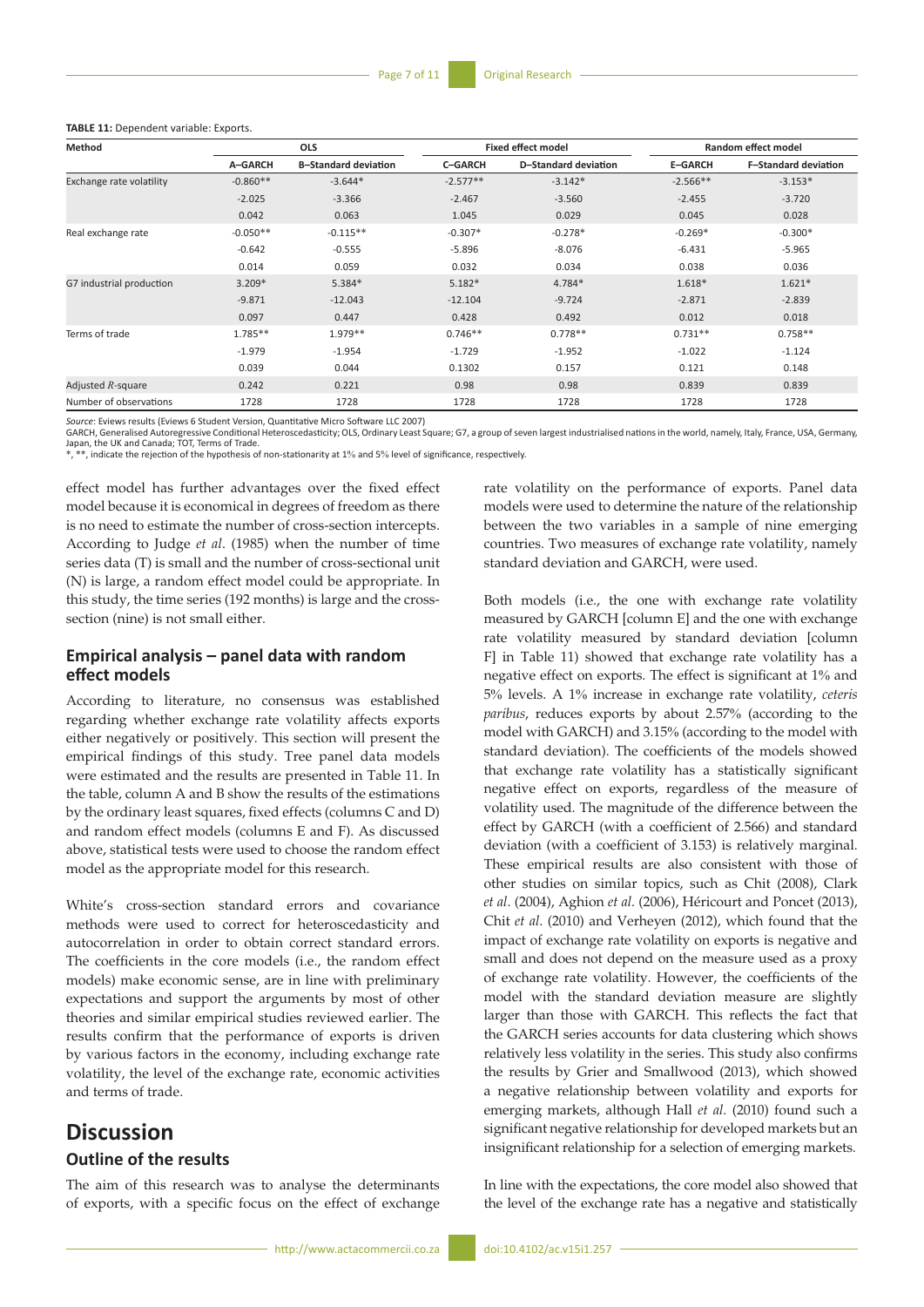significant effect on exports, with a 1% appreciation of the exchange rate, *ceteris paribus*, reducing exports by about 0.27% and 0.30%, respectively, in the models with GARCH and standard deviation. This also makes economic sense as an appreciation of the currency tends to make export goods relatively expensive, which should contain demand thereof. This kind of the relationship is one of the key reasons why some of policy makers argue that stronger exchange rates depress exports and hence call for policies that will keep the level of the exchange rates at competitive levels (Polity.org.za 1996).

The coefficients of G7 industrial production are both positive and statistically significant at the 1% level in both models. This is in line with economic theory and shows that an increase in economic activity in G7 countries tends to underpin demand for imported goods and services used in the production process. This will imply a rise in exports of trading partners. The core model shows that a 1% increase in G7 industrial production, *ceteris paribus*, results in about 1.62% rise in exports. Production in major countries, therefore, is very crucial for the performance of emerging market exports. This makes perfect economic sense as supply for goods and services is derived, which responds to activity on the demand side. Consumption by G7 countries accounts for a large part of global consumption. According to the International Monetary Fund (2011), demand by G7 countries accounts for more than 50% of total global demand, hence an increase in activity in those countries underpins demand for factors of production. A large portion of this is supplied by emerging markets.

Terms of trade measure countries' export competitiveness, hence an improvement in terms of trade is expected to have a positive influence on exports. The core models proved this to be true by producing positive coefficients, with a 1% increase in terms of trade resulting in about 0.76% and 0.73% rise in exports, as seen in Table 11. This is significant at the 5% level.

Overall, the core models produced adjusted *R*-squares of about 0.84, which indicate that more than 80% of the variation in the performance of exports is explained by variations of a combination of exchange rate risk, the level of the exchange rate, economic activity in major countries as well as terms of trade. The remaining portion is probably explained by other factors that were excluded in the scope of this research.

# **Practical implications**

Exchange rate volatility, the key variable in this research, captures risk or uncertainty faced by exporters in international trade. Such uncertainty could have implications on exporters' decision making processes. The outcome of this research suggests that uncertainty in emerging markets business environment, which results from exchange rate instability, discourages exporters from expanding capacity and engaging more in foreign trade.

The dependence of emerging markets on major countries for economic prosperity (which was evident by a statistical

significant influence of G7 economic activity on export) makes them vulnerable to exogenous factors, such as the recently experienced 2008–2009 global financial crisis. Emerging economies need to diversify their exports to different regions evenly and invest in infrastructure and skills that will enable them to transform their major exports to usable finished products. This will increase specialisation and help to achieve some of the critical macroeconomic objectives, such as employment creation.

# **Limitations of the study**

Schwab (2011) established that, in addition to actual quantitative factors, a country's competitiveness from the supply side point of view is another crucial element determining the performance of exports. He identified factors such as infrastructure, institutions, a stable macroeconomic environment, labour market policies, skills and health, amongst others, as important features determining productivity and competitiveness of nations. In order to maximise their export competitiveness, nations have to get those basic elements right. This enables a country to be more competitive through reduced effort in the production process and distribution of the products. Detailed discussions on the impact of those factors were left out of this study and could be scope for future research.

# **Policy recommendations**

In general, the research confirmed that exchange rate volatility has a statistically negative effect on the performance of exports. Based on these findings, policy makers in exportoriented emerging countries should strive for a policy mix that will ensure stable and relatively weak exchange rates. This is recommended because stable exchange rates will ensure certainty, helping investors to make accurate planning and reduce operational risk, whilst competitive exchange rates will help to ensure that the goods remain competitive relative to foreign markets. A combination of a stable exchange rate environment and a competitive currency will help to attract investment, increase aggregate output and improve countries' economic prosperities.

# **Conclusion**

This research was intended to provide empirical analysis on the determinants of exports, with specific focus on the effect of exchange rate volatility on the performance of exports. Panel data models were used to determine the nature of the relationship between the two variables in a sample of nine emerging countries. Two measures of exchange rate volatility, namely, standard deviation and GARCH, were used. The core models were unable to find evidence of either positive or no relationship between exchange rate volatility and exports, as was suggested by some theories and studies. The models showed that regardless of the measure of exchange rate volatility used, exchange rate volatility has a negative effect on exports, which was in line with preliminary expectations, economic theory and most other similar studies. The negative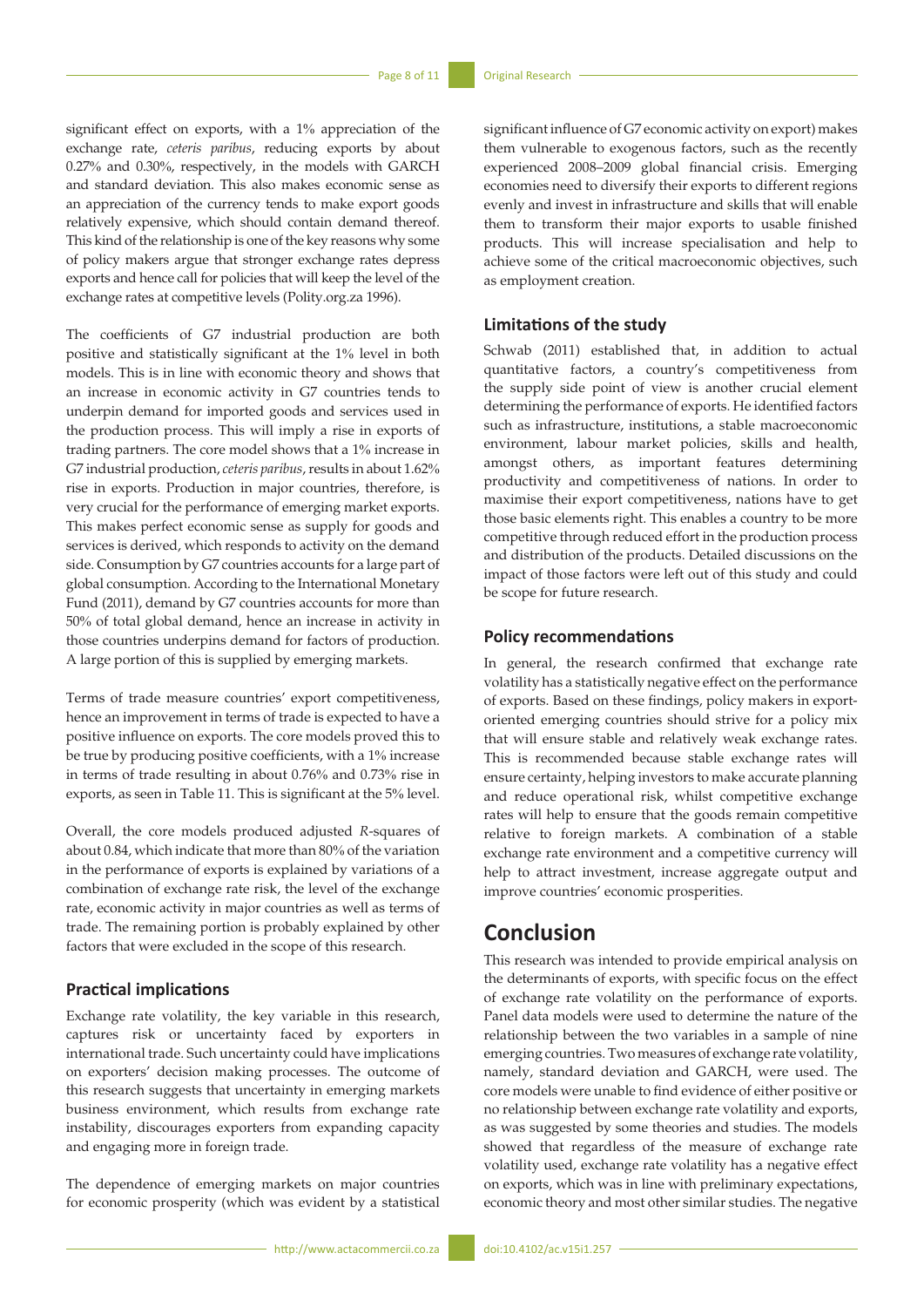impact of exchange rate volatility on exports suggests that emerging market exporters are also generally risk averse, with a tendency of reducing their trade activities when the exchange rates became persistently volatile. It thus makes economic sense to expect some reduction in exports growth when the exchange rates become volatile. The exporters could respond by temporarily suspending international trade or reducing their participation in such activities until some sense of certainty returns through reduced exchange rate volatility. In extreme scenarios, high exchange rate volatility could therefore be expected to induce exporters to discontinue international trade activities completely and focus on supplying domestic markets.

# **Acknowledgements**

# **Competing interests**

The authors declare that they have no financial or personal relationship(s) that may have inappropriately influenced them in writing this article.

# **Authors' contributions**

M.J.K. (University of Johannesburg) conducted research for his minor dissertation for fulfilment of a Master's degree in Economics. He also contributed as author and re-worked the minor dissertation into an article. I.B. (University of Johannesburg) contributed as supervisor and author to the literature review, empirical analysis and submission. M.P. (University of Johannesburg) contributed as co-supervisor and author to the literature review and the empirical analysis.

# **References**

- Aghion, P., Bacchetta, P., Ranciere, R. & Rogoff, K., 2006, *Exchange rate volatility and productivity growth: The role of financial development*, Working Paper 12117, National Bureau of Economic Research, Cambridge, MA.
- Ahmed, S., 2009, 'Exchange rate volatility and international trade growth: Evidence from Bangladesh', MPRA Paper No 19466, *ASA University Review* 1, 67–79.
- Anderton, R. & Skudelny, F.,2001, *Exchange rate volatility and Euro area imports*, European Central Bank Working Paper Series No. 64, European Central Bank, Germany.
- Aristotelous, K., 2001, 'Exchange-rate volatility, Exchange-rate regime, and trade volume: Evidence from UK–US export function (1889–1999)', *Economics Letters* 72(1), 87–94. [http://dx.doi.org/10.1016/S0165-1765\(01\)00414-1](http://dx.doi.org/10.1016/S0165-1765(01)00414-1)
- Arize, A., Malindretos, J. & Kasibhatla, M., 2003, 'Does exchange-rate volatility depress export flows: The case of LDCs', *Institute of Applied Economic Research* 9(1), 7–20. <http://dx.doi.org/10.1007/BF02295297>
- Asseery, A. & Peel, D., 1991, 'The effects of exchange rate volatility on exports: Some new estimates', *Economics Letters* 37(2), 173–177. [http://dx.doi.](http://dx.doi.org/10.1016/0165-1765(91)90127-7) [org/10.1016/0165-1765\(91\)90127-7](http://dx.doi.org/10.1016/0165-1765(91)90127-7)
- Baak, S., Al-Mahmood, M. & Vixathep, S., 2007, 'Exchange rate volatility and exports from East Asian countries to Japan and the USA', *Applied Economics* 39(8), 947–959. <http://dx.doi.org/10.1080/00036840500474231>
- Bah, I. & Amusa, H., 2003, 'Real exchange rate volatility and foreign trade: Evidence from South Africa's exports to the United States', *African Finance Journal*  $5(2)$ ,  $1-20$ .
- Bailey, M.J., 1988, *Trade and investment performance under floating exchange rates: The U.S. experience*, IMF Working Paper No. 88/37. [http://dx.doi.](http://dx.doi.org/10.1016/0161-8938(87)90010-X) [org/10.1016/0161-8938\(87\)90010-X](http://dx.doi.org/10.1016/0161-8938(87)90010-X)
- Bailey, M.J., Tavlas, G.S. & Ulan, M., 1987, 'The impact of exchange rate volatility on export growth: Some theoretical considerations and empirical results', *Journal of Policy Modelling* 9(1), 225–243.
- Bélanger, D., Gutiérrez, S. & Raynauld, J., 1988, *Exchange rate variability and trade flows: Sectoral estimates for the US-Canada case*, Cahiers de Recherche IEA-89-01, Institut d'économie appliquée, École des Hautes Études Commerciales, Montreal.
- Brada, J.C. & Méndez, J.A., 1988, 'Exchange rate risk, exchange rate regime and the volume of international trade', *Kyklos* 41(2), 263–280. [http://dx.doi.](http://dx.doi.org/10.1111/j.1467-6435.1988.tb02309.x) [org/10.1111/j.1467-6435.1988.tb02309.x](http://dx.doi.org/10.1111/j.1467-6435.1988.tb02309.x)
- Bredin, D., Fountas, S. & Murphy, E., 2003, 'An empirical analysis of short-run<br>and long-run Irish export functions: Does exchange rate volatility matter?',<br>International Review of Applied Economics 17(2), 193--208. http:/ [org/10.1080/0269217032000064053](http://dx.doi.org/10.1080/0269217032000064053)
- Broda, C. & Romalis, J., 2003, 'Identifying the effect of exchange rate volatility on the composition and volume of trade', unpublished manuscript, FRBNY and Chicago GSB and NBER.
- Brooks, C., 2002, *Introductory econometrics for finance*, Cambridge University Press, Cambridge.
- Cakir, M., 2008, 'Trade liberalisation and competitiveness of emerging market economies', Master's dissertation, Economic Development and Policy Issues, Faculty of Economic and Financial Science, University of Johannesburg.
- Chit, M.M., 2008, 'Exchange rate volatility and exports: Evidence from the ASEAN-China Free Trade Area', *Journal of Chinese Economics and Business Studies* 6(3), 261–277. <http://dx.doi.org/10.1080/14765280802283543>
- Chit, M.M., Rizov, M. & Willenbockel, D., 2010, 'Exchange rate volatility and exports: New empirical evidence from the emerging East Asian economies', *The World Economy*, 33(2), 239–262. <http://dx.doi.org/10.1111/j.1467-9701.2009.01230.x>
- Cho, G., Sheldon, I. & McCorriston, S., 2002, 'Exchange rate uncertainty and agricultural trade', *American Journal of Agricultural Economics* 84(4), 931–942.<br><http://dx.doi.org/10.1111/1467-8276.00044><br>http://dx.doi.org/10.
- Chowdhury, A.R., 1993, 'Does exchange rate volatility depress trade flows? Evidence from error-correction models', *The Review of Economic and Statistics* 75(4), 700–706. <http://dx.doi.org/10.2307/2110025>
- Clark, P., 1973, 'Uncertainty, exchange risk, and the level of international trade', *Economic Inquiry* 11(3), 302–313. [http://dx.doi.org/10.1111/j.1465-7295.1973.](http://dx.doi.org/10.1111/j.1465-7295.1973.tb01063.x) [tb01063.x](http://dx.doi.org/10.1111/j.1465-7295.1973.tb01063.x)
- Clark, P., Tamirisa, N., Wei, S., Sadikov, A.M. & Zeng, L., 2004, *A new look at exchange rate volatility and trade flows*, International Monetary Fund, Occasional Paper Number 235, Washington, DC.
- Côté, A., 1994, *Exchange rate volatility and trade: a survey*, Working Paper Number 94-5, Bank of Canada.
- Darrat, A. & Hakim, S., 2000, 'Exchange rate volatility and trade flows in an emerging market: Some evidence from a GARCH process', *Savings and Development* 24(3), 287–302.
- De Vita, G. & Abbott, A., 2004, 'The impact of exchange rate volatility on UK exports to EU countries', *Scottish Journal of Political Economy* 51(1), 62–81. [http://dx.doi.](http://dx.doi.org/10.1111/j.0036-9292.2004.05101004.x) [org/10.1111/j.0036-9292.2004.05101004.x](http://dx.doi.org/10.1111/j.0036-9292.2004.05101004.x)
- De Grauwe, P., 1988, 'Exchange rate variability and the slowdown in growth of international trade', *Staff Papers (International Monetary Fund)* 35(1), 63–84. <http://dx.doi.org/10.2307/3867277>
- Dogănlar, M., 2002, 'Estimating the impact of exchange rate volatility on exports: Evidence from Asian countries', *Applied Economics Letters* 9(13), 859–863. [http://](http://dx.doi.org/10.1080/13504850210150906) [dx.doi.org/10.1080/13504850210150906](http://dx.doi.org/10.1080/13504850210150906)
- Égert, B. & Morales-Zumaquero, A., 2008, 'Exchange rate regimes, foreign exchange<br>volatility and export performance in Central and Eastern Europe: just another<br>Blur Project?', Review of Development Economics 12(3), 577–593 [org/10.1111/j.1467-9361.2008.00473.x](http://dx.doi.org/10.1111/j.1467-9361.2008.00473.x)
- Esquivel, G. & Larraín, F., 2002, The impact of G-3 exchange rate volatility on developing countries, United Nations Conference on Trade and Development, G-24 Discussion Paper Series, No. 16, United Nations, New York and G
- Franke, G., 1991, 'Exchange rate volatility and international trading strategy', *Journal of International Money and Finance* 10(2), 292–307. [http://dx.doi.](http://dx.doi.org/10.1016/0261-5606(91)90041-H) [org/10.1016/0261-5606\(91\)90041-H](http://dx.doi.org/10.1016/0261-5606(91)90041-H)
- Gotur, P., 1985, 'Effect of exchange rate volatility on trade: some further evidence', *Staff Papers (International Monetary Fund)* 32(3), 475–512. [http://dx.doi.](http://dx.doi.org/10.2307/3866807) [org/10.2307/3866807](http://dx.doi.org/10.2307/3866807)<br>Staff Papers (Interna
- Greene, W.H., 2000, *Econometric analysis*, 4th edn, Prentice Hall, Upper Saddle River.
- Grier, K.B. & Smallwood, A.D., 2013, 'Exchange rate shocks and trade: A multivariate GARCH-M approach', *Journal of International Money and Finance* 37, 282–305. <http://dx.doi.org/10.1016/j.jimonfin.2013.05.010>
- Polity.org.za, 1996, *Growth, employment and redistribution. A macroeconomic strategy 1996*, viewed 14 June 2011, from http://www.polity.org.za/polity/ govdocs/policy/growth.html
- Gujarati, D., 2003, *Basic econometrics*, 4th edn, McGraw Hill, New York.
- Hall, S., Hondroyiannis, G., Swamy, P.A.V.B., Tavlas, G., Ulan, M., 2010, 'Exchange-rate volatility and export performance: Do emerging market economies resemble<br>industrial countries or other developing countries?', *Economic Modelling* 27(6),<br>1514–1521.<http://dx.doi.org/10.1016/j.econmod.2010.01.014>
- Hausman, J.A., 1978, 'Specification tests in econometrics', *Econometrica* 46(6), 1251–1271.<http://dx.doi.org/10.2307/1913827>
- Hedeker, D. & Gibbons, R., 1994, 'A random-effects ordinal regression model for multilevel analysis', *Biometrics* 50(4), 933–944. [http://dx.doi.](http://dx.doi.org/10.2307/2533433) [org/10.2307/2533433](http://dx.doi.org/10.2307/2533433)
- Héricourt, J. & Poncet, S., 2013, 'Exchange rate volatility, financial constraints and trade: Empirical evidence from Chinese firms', FIW Working Paper No. 112.
- Hooper, P. & Kohlhagen, S., 1978, 'The effect of exchange rate uncertainty on the price and volume of international trade', *Journal of International Economics* 8(4), 483–511. [http://dx.doi.org/10.1016/0022-1996\(87\)90001-8](http://dx.doi.org/10.1016/0022-1996(87)90001-8)
- Hoover, K.D., 2003, 'Nonstationary time series, cointegration, and the principle of the common cause', *British Society for the Philosophy of Science* 54, 527–551. [http://](http://dx.doi.org/10.1093/bjps/54.4.527) [dx.doi.org/10.1093/bjps/54.4.527](http://dx.doi.org/10.1093/bjps/54.4.527)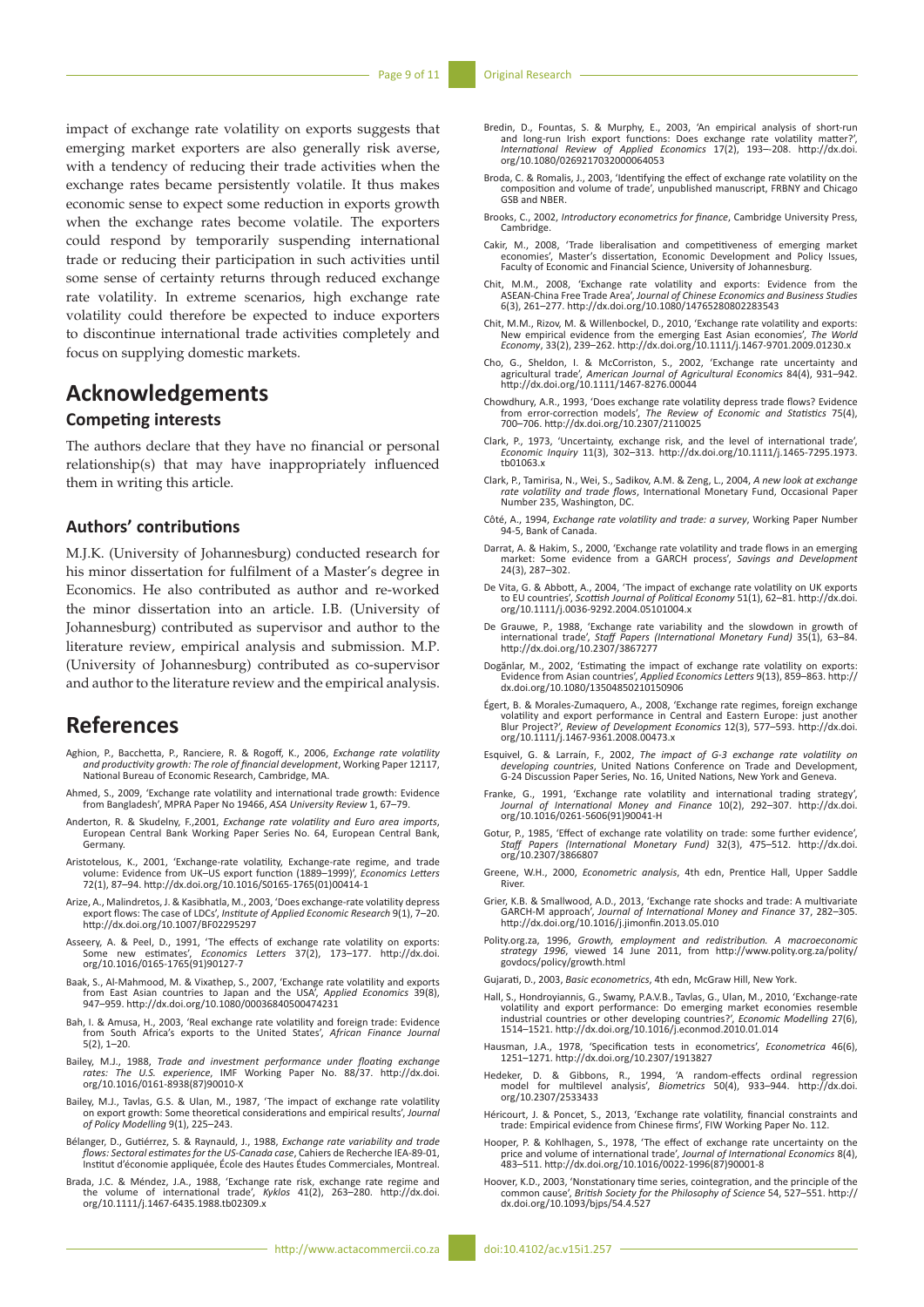- Hsiao, C., 2006, 'Panel data analysis advantages and challenges', IEPR Working Papers 06/49, Institute of Economic Policy Research, University of Southern California.
- Hsiao, C., Mountain, D.C. & Ho Illman, K., 1995, 'A Bayesian integration of end-use metering and conditional-demand analysis', *Journal of Business & Economic Statistics* 13(3), 315–326. <http://dx.doi.org/10.2307/1392191>
- Im, K.S., Pesaran, M.H. & Shin, Y., 2003, 'Testing for unit roots in heterogeneous panel', *Journal of Econometrics* 115(1), 53–74. [http://dx.doi.org/10.1016/](http://dx.doi.org/10.1016/S0304-4076(03)00092-7) [S0304-4076\(03\)00092-7](http://dx.doi.org/10.1016/S0304-4076(03)00092-7)
- International Monetary Fund,1984, *Exchange rate volatility and world trade*, IMF Occasional Papers (No. 28), International Monetary Fund, Washington, DC.
- International Monetary Fund, 2011, *World economic outlook database*, viewed 11 April 2011, from [http://www.imf.org/external/pubs/ft/weo/2011/01/](http://www.imf.org/external/pubs/ft/weo/2011/01/weodata/index.aspx) 11 April 2011,<br>[weodata/index.aspx](http://www.imf.org/external/pubs/ft/weo/2011/01/weodata/index.aspx)
- Judge, G.G., Griffiths, W.E., Hill, R.C., Lütkepohl, H. & Lee, T.C.,1985, *The theory and practice of econometrics*, 2nd edn, John Wiley & Sons, New York.
- Kandilov, I.T., 2008, 'The effects of exchange rate volatility on agricultural trade',<br>*American Journal of Agricultural Economics* 90(4), 1028–1043. [http://dx.doi.](http://dx.doi.org/10.1111/j.1467-8276.2008.01167.x)<br>[org/10.1111/j.1467-8276.2008.01167.x](http://dx.doi.org/10.1111/j.1467-8276.2008.01167.x)
- Klaassen, F., 2004, 'Why it is so difficult to find an effect of exchange rate risk on trade?', *Journal of International Money and Finance* 23(5), 817–839. [http://dx.doi.](http://dx.doi.org/10.1016/j.jimonfin.2004.03.009) [org/10.1016/j.jimonfin.2004.03.009](http://dx.doi.org/10.1016/j.jimonfin.2004.03.009)
- Koray, F. & Lastrapes, W., 1989, 'Real exchange rate volatility and U.S. bilateral trade: A VAR approach', *The Review of Economics and Statistics* 71(4), 708–712. <http://dx.doi.org/10.2307/1928117>
- Kroner, K. & Lastrapes, W., 1993, 'The impact of exchange rate volatility on international trade: Reduced form estimates using the GARCH-in-mean model', *Journal of International Money and Finance* 12(3), 298–318. [http://dx.doi.](http://dx.doi.org/10.1016/0261-5606(93)90016-5) [org/10.1016/0261-5606\(93\)90016-5](http://dx.doi.org/10.1016/0261-5606(93)90016-5)
- Levin, A., Lin, C.F. & Chu, J., 2002, 'Unit root tests in panel data: asymptotic and finite sample properties', *Journal of Econometrics* 108(1), 1–24. [http://dx.doi.](http://dx.doi.org/10.1016/S0304-4076(01)00098-7) [org/10.1016/S0304-4076\(01\)00098-7](http://dx.doi.org/10.1016/S0304-4076(01)00098-7)
- Longford, N.T., 1993, *Random coefficient models*, Clarendon Press, Oxford.
- MaCurdy, T.E., 1981, 'An empirical model of labor supply in a life cycle setting', *Journal of Political Economy* 89(6), 1059–1085.<http://dx.doi.org/10.1086/261023>
- Marston, R.C.,1987, *Exchange rate policy reconsidered*, NBER Working Paper Series, No. 2310, National Bureau of Economic Research, Cambridge, MA.
- Obstfeld, M. & Rogoff, K., 1995, 'The mirage of fixed exchange rates', *Journal of Economic Perspectives* 9(4), 73–96. <http://dx.doi.org/10.1257/jep.9.4.73>
- Onafowora, O.A. & Owoye, O., 2008, 'Exchange rate volatility and export growth in Nigeria', *Applied Economics* 40(12), 1547–1556. [http://dx.doi.](http://dx.doi.org/10.1080/00036840600827676) [org/10.1080/00036840600827676](http://dx.doi.org/10.1080/00036840600827676)
- Pedroni, P., 1999, 'Critical values for cointegration tests in heterogenous panels with multiple regressors', *Oxford Bulletin of Economics and Statistics* 61(S1), 653–670.<br><http://dx.doi.org/10.1111/1468-0084.61.s1.14>
- Perman, R. & Stern, D.I., 2003, 'Evidence from panel unit root and cointegration tests that the Environmental Kuznets Curve does not exist', *The Australian Journal of Agricultural and Resource Economics* 47(3), 325–347. [http://dx.doi.](http://dx.doi.org/10.1111/1467-8489.00216) [org/10.1111/1467-8489.00216](http://dx.doi.org/10.1111/1467-8489.00216)
- Pesaran, M.H., Shin, Y. & Smith, R.J., 2001, 'Bounds testing approaches to the analysis of level relationships', *Journal of Applied Econometrics* 16(3), 289–326. [http://](http://dx.doi.org/10.1002/jae.616) [dx.doi.org/10.1002/jae.616](http://dx.doi.org/10.1002/jae.616)
- Robinson, P.M., 1987, 'Asymptotically efficient estimation in the presence of heteroskedasticity of unknown form', *Econometrica* 55(4), 875–891. [http://dx.doi.](http://dx.doi.org/10.2307/1911033) [org/10.2307/1911033](http://dx.doi.org/10.2307/1911033)
- Schwab, K., 2011, *The global competitiveness report 2011–2012*, World Economic Forum, Geneva, Switzerland.
- Sercu, P. & Vanhulle, C., 1992, 'Exchange rate volatility, international trade, and the value of exporting firms', *Journal of Banking & Finance* 16(1), 155–182. [http://dx.doi.org/10.1016/0378-4266\(92\)90083-C](http://dx.doi.org/10.1016/0378-4266(92)90083-C)
- Solakoglu, M.N., Solakoglu, E.G. & Demirağ, T., 2008, 'Exchange rate volatility and exports: A firm-level analysis', *Applied Economics* 40(7), 921–929. [http://dx.doi.](http://dx.doi.org/10.1080/00036840600749888) [org/10.1080/00036840600749888](http://dx.doi.org/10.1080/00036840600749888)
- Takaendesa, P., Tsheole, T. & Aziakpono, M., 2006, 'Real exchange rate volatility and its effect on trade flows: New evidence from South Africa', *Journal for Studies in Economics and Econometrics* 30(3), 79–97.
- Tenreyro, S., 2007, 'On the trade impact of nominal exchange rate volatility', *Journal of Development Economics* 82, 485–508. [http://dx.doi.org/10.1016/j.](http://dx.doi.org/10.1016/j.jdeveco.2006.03.007) [jdeveco.2006.03.007](http://dx.doi.org/10.1016/j.jdeveco.2006.03.007)
- Thursby, J.G. & Thursby, M.C., 1987, 'Bilateral trade flows, the Linder hypothesis, and exchange risk', *The Review of Economics and Statistics* 69(3), 488–495. <http://dx.doi.org/10.2307/1925537>
- Vergil, H., 2002, 'Exchange rate volatility in Turkey and its effect on trade flows', *Journal of Economic and Social Research* 4(1), 83–99.
- Verheyen, F., 2012, 'Bilateral exports from euro zone countries to the US Does<br>exchange rate variability play a role?', *International Review of Economics*<br>& Finance 24, 97-108.http://dx.doi.org/10.1016/j.iref.2012.01.00
- Wooldridge, J.M., 2002, *Econometric analysis of cross section and panel data*, MIT Press, Cambridge, MA.

Appendix 1 starts on the next page  $\rightarrow$